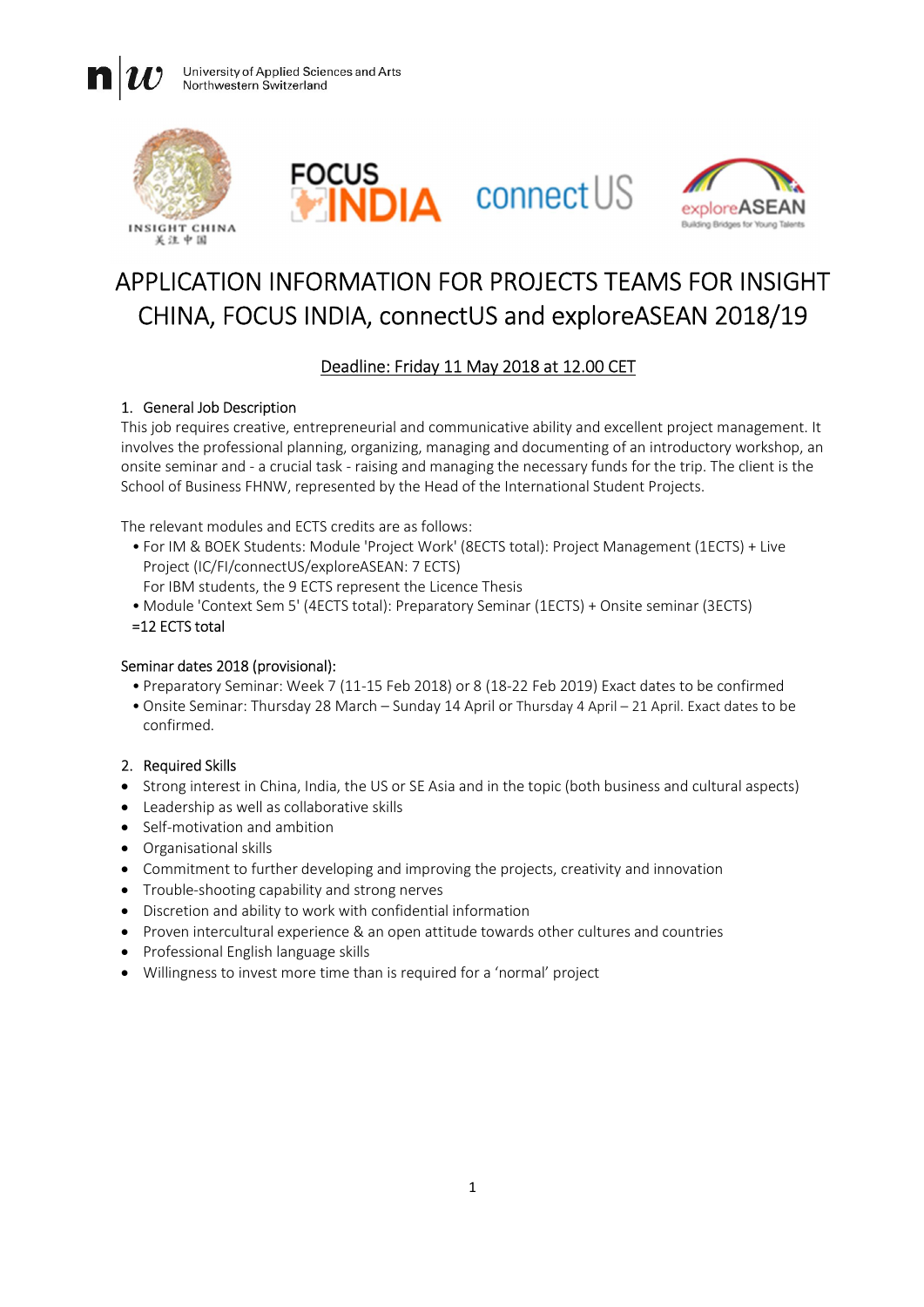University of Applied Sciences and Arts Northwestern Switzerland



n





#### 4. Benefits to Project Teams

- Good opportunity for shaping and running a highly attractive, prestigious and challenging student project
- Multi-faceted project work, ranging from organising an academic symposium to planning a challenging study-trip to a foreign country, and from recruiting sponsoring money to dealing with the media.
- Rare chance to create and shape opportunities that bring invaluable experience to you and your fellow students
- Unique opportunity to work with professionals dealing with a major global player of today's business world
- Valuable contacts of considerable benefit for your future (Bachelor Thesis, Employment)
- Substantial real-life experience in cross-cultural project management
- Letter of Recommendation

#### 5. How to Apply

If you are full-time HSW student entering your final year in September 2018, feel you can carry the projects forward and want to apply for these highly rewarding and challenging positions, read on.

### Deadline: Friday 11 May 2018 at 12.00 CET

Interviews are scheduled to take place as follows:

| $\bullet$ | connectUS     | 14.5.2018 | from $08.30 - 12.00$ |
|-----------|---------------|-----------|----------------------|
| $\bullet$ | Focus India   | 14.5.2018 | from $14.30 - 16.00$ |
| $\bullet$ | exploreASEAN  | 15.5.2018 | from $13.30 - 17.00$ |
| $\bullet$ | Insight China | 16.5.2018 | from $08.30 - 12.30$ |

Please apply by sending an email with the title "Application Insight China Project Team", "Application Focus India Project Team", "Application connectUS Project Team" or "Application exploreASEAN Project Team" to pavel.somogyi@fhnw.ch . The email should include the following attachments: a motivation letter, a full CV and two references: one referee from within the FHNW (name, email and telephone number only) and one written reference from a referee outside the HSW.

If you have any questions regarding the projects, please contact the relevant supervisor directly.

| Insight China | www.insightchina.ch | Yufan Jiang         | yufan.jiang@fhnw.ch         |
|---------------|---------------------|---------------------|-----------------------------|
| Focus India   | www.focusindia.ch   | Pieter Perrett      | pieter.perrett@fhnw.ch      |
| connectUS     | www.connectus.ch    | Anita Graf          | anita.graf@fhnw.ch          |
| exploreASEAN  | www.exploreasean.ch | Teresa Freiburghaus | teresa.freiburghaus@fhnw.ch |

If you have general questions about the projects, feel free to contact me at michael.jeive@fhnw.ch We look forward to receiving your applications.

Michael Jeive Head International Student Projects Insight China, Focus India, connectUS & exploreASEAN